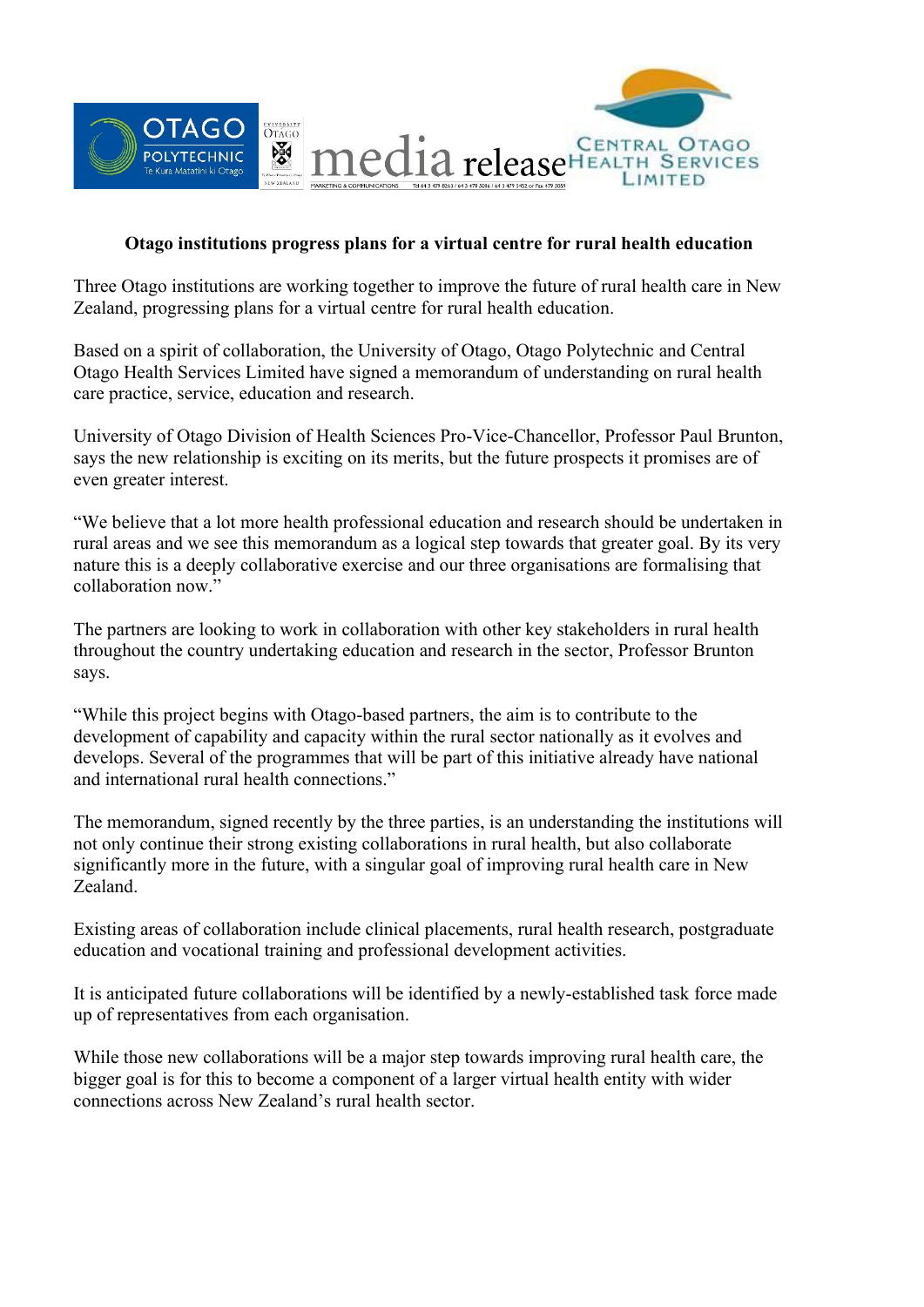This reflects the University of Otago and Otago Polytechnic's commitment to embed health professional education in rural communities and may become a model for engagement with other rural communities.

It will also help set up the University and Polytechnic to play a leading role in national rural health initiatives as they evolve.

Otago Polytechnic Head of College for Nursing, Midwifery, Occupational Therapy and Sports Institute, Ian Crabtree, says while the long-term goal is both ambitious and forward-thinking, that is in keeping with the collaborative philosophy for which the South and its people have become known.

"This collaboration allows undergraduate health professionals from across organisations to work together in providing healthcare for the rural population of Otago. This will give health professionals opportunities to work with and learn from each other with the ultimate goal of contributing to improved patient outcomes as well as inter-professional education and practice."

Central Otago Health Services Chief Executive Kathryn de Luc says the potential benefits for such a "ground breaking" initiative were considerable and stretched far beyond the three organisations.

"We are very excited to be a partner in this ground-breaking initiative. It reflects a longstanding commitment by COHSL to the development of rural health as a discipline.

"This MOU reflects our desire for a long-term partnership to ensure rural health care can be delivered sustainably both for the local communities COHSL serves, but also for the benefit of all rural communities.

"Providing rurally-focused clinical career pathways will help ensure there is an ongoing supply of high-trained clinical staff working rurally in the future."

For further information, contact:

Professor Paul Brunton University of Otago Mob 021 279 7041 Email [paul.brunton@otago.ac.nz](mailto:paul.brunton@otago.ac.nz)

Ian Crabtree Otago Polytechnic Tel 03 972 7540 Mob 021 735 032 Email [ian.crabtree@op.ac.nz](mailto:ian.crabtree@op.ac.nz)

Kathryn de Luc Central Otago Health Services Mob 027 252 6906 Email [Kathy.deLuc@cohealth.co.nz](mailto:Kathy.deLuc@cohealth.co.nz)

Liane Topham-Kindley University of Otago